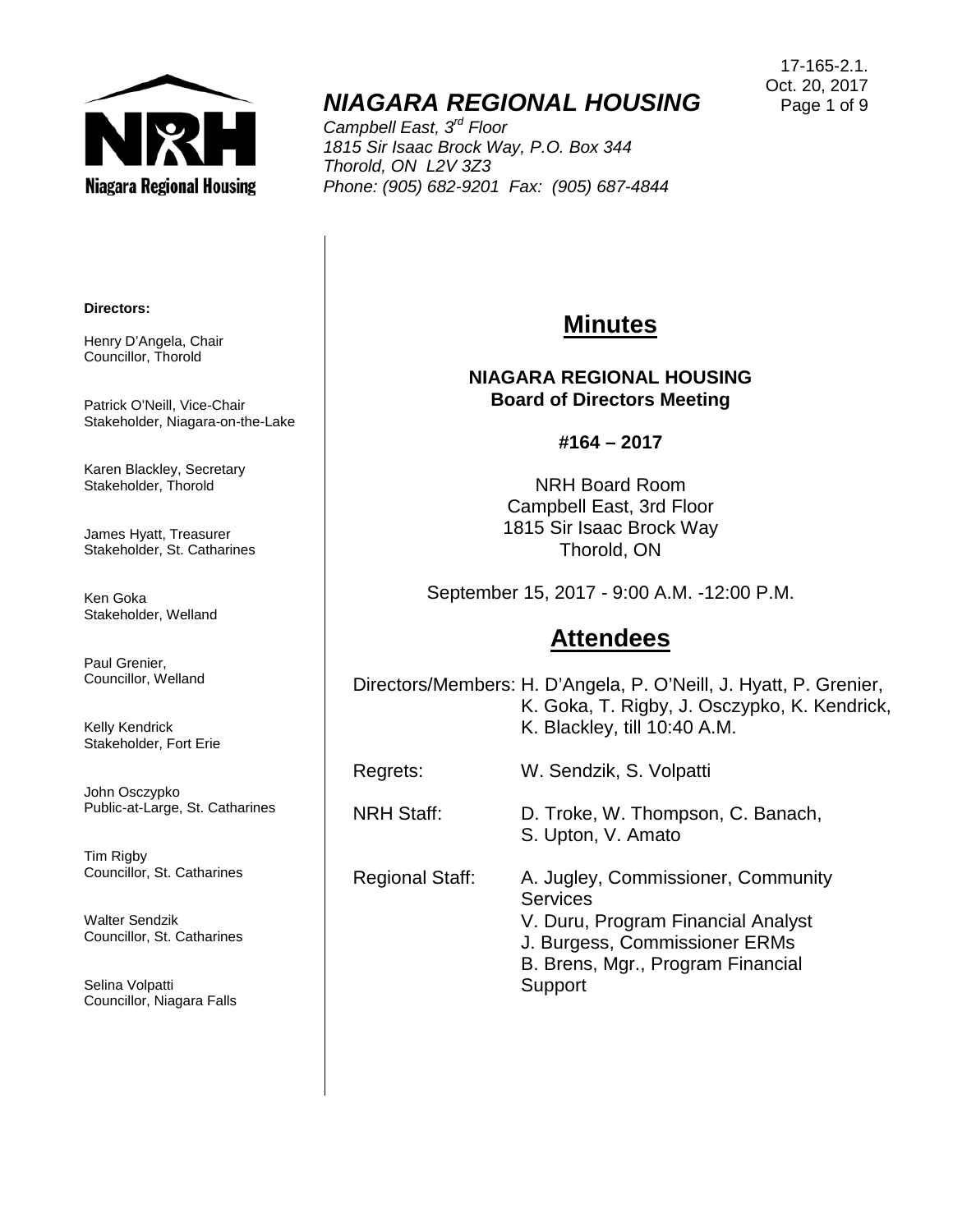### **1. Adoption of Agenda/Declaration of Conflict**

- Add Old Pine Trail Update under Other Business
- Add Insurance Renewal as 10.2.

*Moved by J. Hyatt Seconded by T. Rigby*

### *That the agenda be ADOPTED.*

P. Grenier wished to disclose that he works for Don's Portable Toilets which supplies product to Tamboro; he has no influence or direct pecuniary interest.

### **2. Approval of Minutes**

2.1. Minutes of the July 28, 2017 Meeting

*Moved by J. Osczypko Seconded by P. O'Neill*

*That the minutes of the July 28, 2017 meeting be ADOPTED.* 

2.2. Business Arising

2.2.1. Carlton Street Update – 17-164-2.2.1.

*Moved by K. Goka Seconded by K. Blackley*

### *That the NRH Board of Directors RECEIVE 17-164-2.2.1., Carlton Street Update, for information.*

*CARRIED*

P. Grenier requested update on litigation for the next meeting.

Action by: D. White

2.2.2. Is NRH receiving the 25% rebate announced by the Ontario Government

V. Duru advised that as of January 1, 2017, NRH began receiving an 8% rebate on hydro bills. Additionally, effective July 1<sup>st</sup> the Ontario Fair Hydro Plan introduced additional programs to reduce electricity bills for residential customers in Ontario including rate decreases effective July  $1<sup>st</sup>$ . Also, eligible rebates are being leveraged by the Capital Works team on capital repairs through the Save-on-Energy programs.

*CARRIED*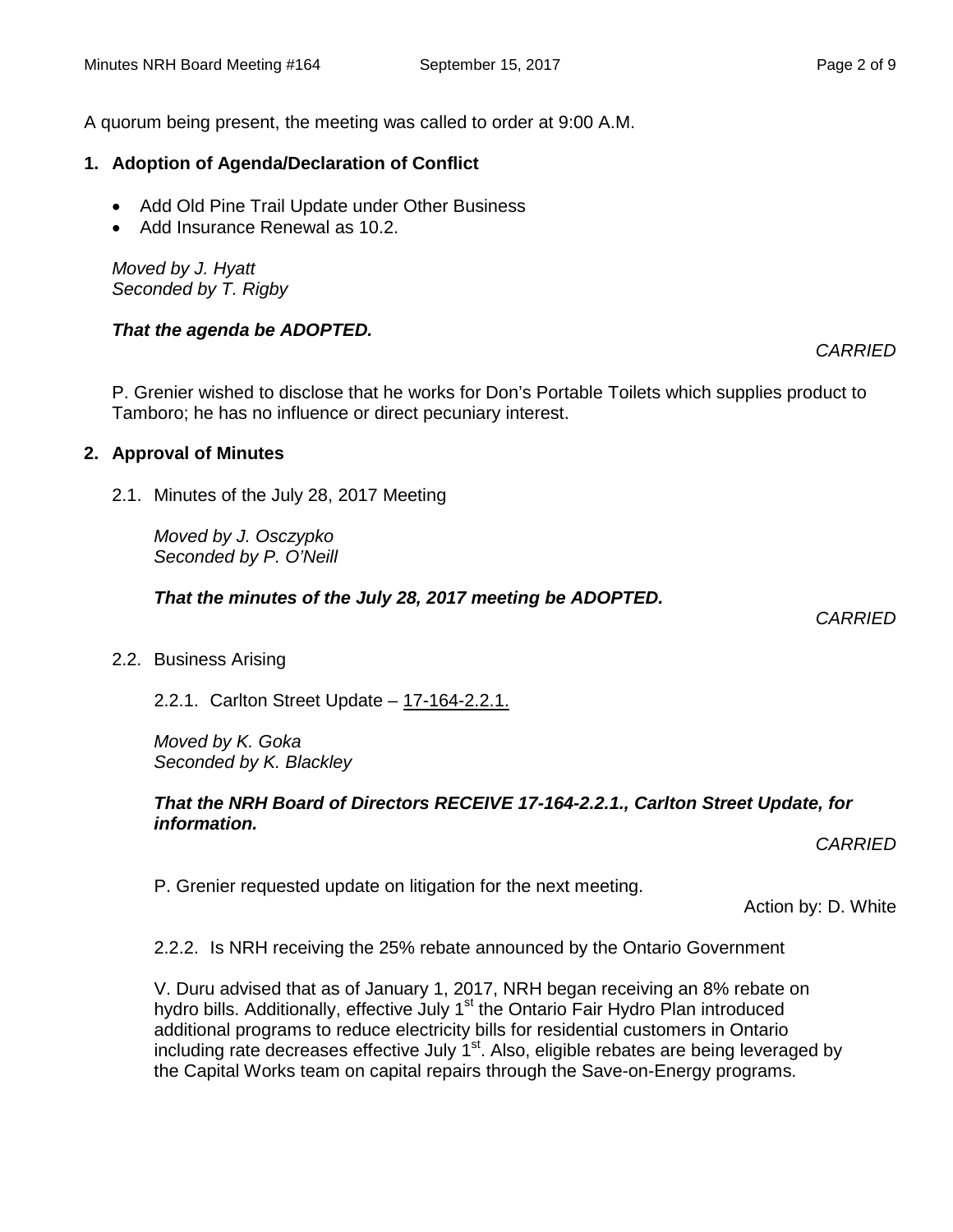*Moved by J. Hyatt Seconded by J. Osczypko*

### *That the NRH Board of Directors RECEIVE the verbal report on hydro rebates.*

*CARRIED*

**3. Presentation** – Overview of Unsolicited Proposal for Housing from Penn Terra Group Limited

B. Brens presented a PowerPoint on the PennTerra Proposal:

- Looking for a Municipal Capital Facility Designation in order to obtain exemption from property taxes and development charges (available to non-profit organizations)
- A pilot project.
- The Exemption would be based on their entering into a long term agreement with Bethlehem Housing and Support Services.
- 127 units would be built at 111 Church St., St. Catharines, 20 units would receive funding at \$250-300 per unit under the NRH New Development Housing Allowance Program, 26- 31 units would be at 80% of CMHC average market rent and the balance at the CMHC average market rent for the area.
- The NRH agreement is for 20 years, the region would have a 25 year agreement with an option to renew for an additional 5 years.
- Region would require a yearly audited report to ensure compliance with the agreement; if compliant, development charges would be waived permanently after 25 years and Regional property taxes would be waved for up to 30 years.
- Staff to develop a public process to solicit other competitive bids for similar developments; for Council approval (expected in the Fall).
- Need to determine interest of Local Area Municipalities for waiving property taxes and development charges.

*Moved by J. Osczypko Seconded by K. Blackley*

### *That the NRH Board of Directors RECEIVE the presentation Overview of Unsolicited Proposal for Housing from Penn Terra Group Limited.*

*CARRIED*

### **4. Staff Reports**

4.1. Unsolicited Proposal for Housing from Penn Terra Group Limited

T. Rigby declared a conflict of interest as his family owns the property directly across the street from the proposed site.

- 4.1.1. July 20, 2017 Council **motion** regarding CDS 51-2017 & Report CSD 51-2017- Unsolicited Proposal for Housing from Penn Terra Group Limited
- 4.1.2. June 16, 2017 Letter of Conditional Approval to Bethlehem Housing and Support Services from NRH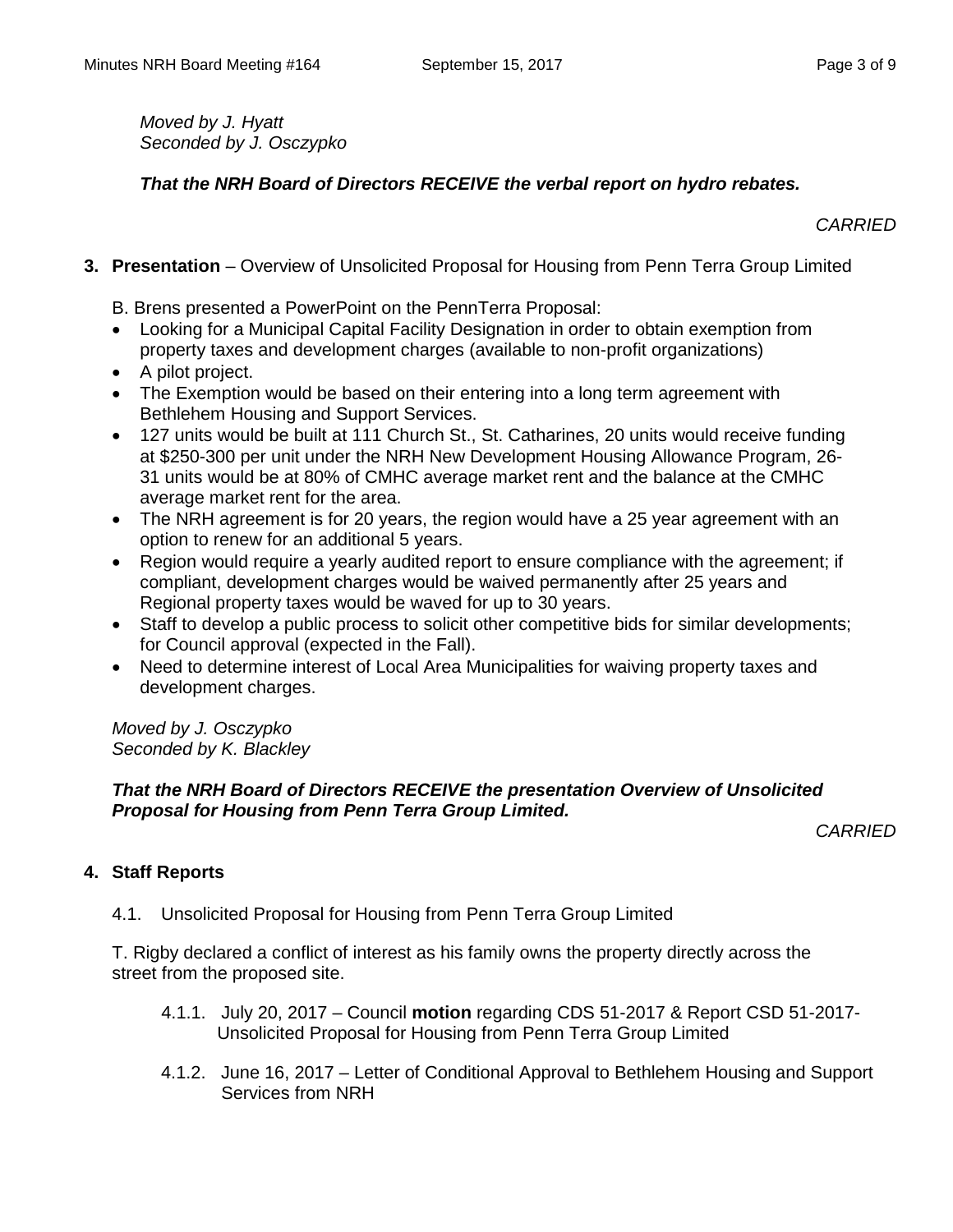- 4.1.3. May 10, 2017 Corporate Services Committee r**ecommendation and motion** regarding CSD 37-2017 & Report CSD 37-2017 – Unsolicited Proposal for Affordable Housing
- 4.1.4. December 8, 2016 Council **approval** of NRH 9-2016 & Report NRH 9-2016 New Housing Allowance Program & Funding Request

*4.1.a. Moved by P. O'Neill Seconded by J. Osczypko*

### *That the NRH Board of Directors RECEIVE item17-164-4.1.1.*

*CARRIED*

*4.1.b. Moved by P. Grenier Seconded by J. Osczpko*

### *That the NRH Board of Directors:*

- *1. RECEIVE items 17-164-4.1.2, 17-164-4.4.3 and 17-164-4.4.1; and,*
- *2. APPROVE allocation of staff time to developing a RFP; and,*
- *3. DIRECT staff to provide UPDATES to the Board.*

*CARRIED*

4.2. Instillation of Air Conditioners in Owned Units – Report 17-164-4.2.

*Moved by K. Blackley Seconded by J. Osczypko*

*That the Niagara Regional Housing (NRH) Board of Directors RECEIVES report 17- 164-4.2., Instillation of Air Conditioners in Owned Units, for information; and, APPROVES Option 2 for the installation of air conditioners in NRH Public Housing units.*

*CARRIED*

4.3. NRH Staff Eligibility for NRH Programs & Perceived Conflict of Interest – Report 17-164- 4.3.

*Moved by T. Rigby Seconded by J. Osczypko*

*That the Niagara Regional Housing Board of Directors RECEIVES report 17-164- 4.3. NRH Staff Eligibility for NRH Programs & Perceived Conflict of Interest, for information; and, That the Board DIRECT staff to update program policies effective October 1, 2017.*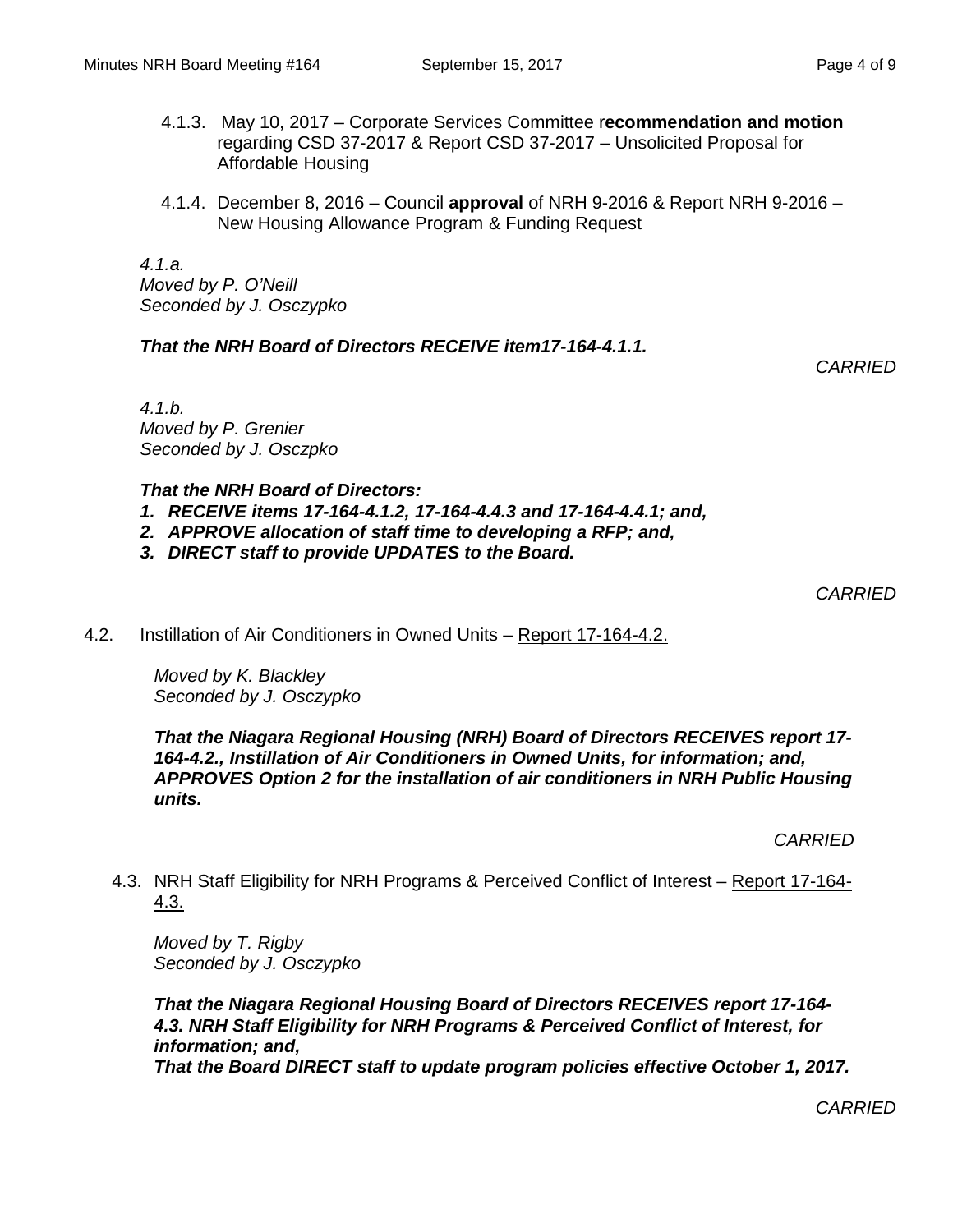4.4. Expiry of Operating Agreements with former Federally Funded Housing Providers – Report 17-164-4.4.

*Moved by K. Blackley Seconded by J. Osczypko*

*That the Niagara Regional Housing Board of Directors RECEIVES report 17-164- 4.4., Expiry of Operating Agreements with former Federally Funded Housing Providers for information.*

*CARRIED*

4.5. NRH  $2^{nd}$  Quarter Report April 1 - June 30, 2017 – Report 17-164-4.5.

*Moved by P. Grenier Seconded by P. O'Neill*

*That Niagara Regional Housing Quarterly Report April 1 to June 30, 2017 be APPROVED and FORWARDED to the Public Health and Social Services Committee and subsequently to Regional and Municipal Councils for information. CARRIED*

4.6. Proposed NRH 2018 Meeting Schedule – 17-164-4.6.

*Moved by P. Grenier Seconded by K. Kendrick*

*That the Niagara Regional Housing Board of Directors APPROVE the 2018 meeting schedule as amended.*

*CARRIED*

March 16<sup>th</sup> was changed to March 23<sup>rd</sup> due to March Break and May 18<sup>th</sup> was changed to May 25 due to the holiday weekend.

4.7. Proposed amendments to O. Reg. 367/11 under the Housing Services Act pertaining to the Special Priority Policy (SPP) – Report 17-164-4.7.

*Moved by J. Hyatt Seconded by J. Osczypko*

*That the Niagara Regional Housing Board of Directors RECEIVES report 17-164- 4.7, Proposed amendments to O. Reg. 367/11 under the Housing Services Act pertaining to the Special Priority Policy (SPP), for information.*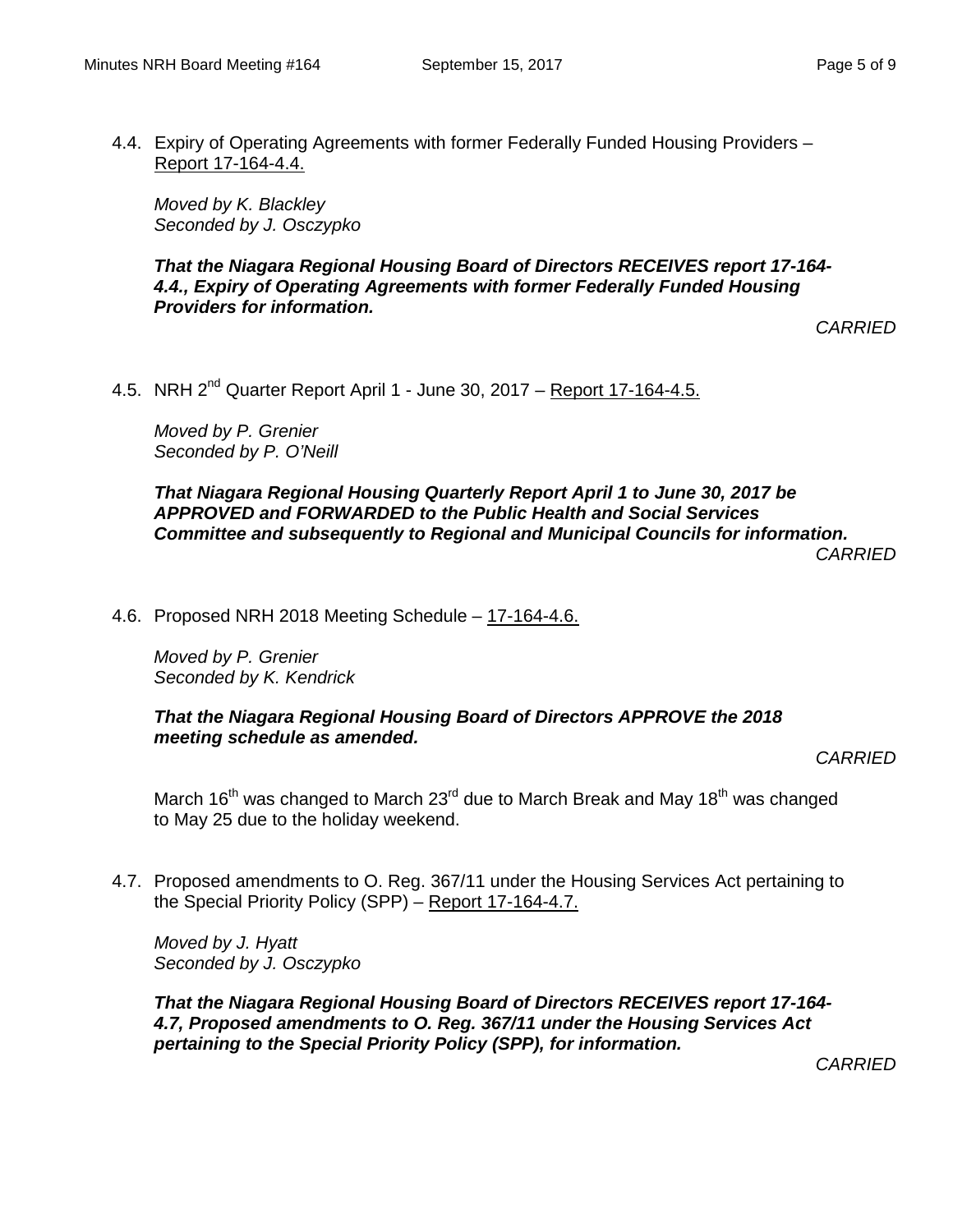Staff advised that this policy will result in longer wait times for other applicants on the chronological waiting list.

4.8. Tenant Insurance – Report 17-164-4.8.

*Moved by T. Rigby Seconded by P. O'Neill*

*That the Niagara Regional Housing (NRH) Board of Directors RECEIVES report 17- 164-4.8., Tenant Insurance, for information.*

*CARRIED*

4.9. National Housing Day Memo - 17-164-4.9.

*Moved by T. Rigby Seconded by K. Goka*

*That the Niagara Regional Housing (NRH) Board of Directors RECEIVES the memo on National Housing Day for information.*

*CARRIED*

4.10.Amendments to By-Law No. 1 and Board Changes – Report 17-164-4.10

*Moved by J. Osczypko Seconded by K. Kendrick*

- *1) That the Niagara Regional Housing (NRH) Board of Directors RECEIVES this report for information regarding changes required to By-Law No. 1; and,*
- *2) The NRH Board of Directors APPROVE that:*
	- *a. Quorum now consists of 5 directors, of which at least are 3 are appointed directors,*
	- *b. A matrix of skill sets be created to proceed with vetting the four (4) positions on the Board for the community at large members,*
	- *c. A process will commence to advertise, receive applications, vet potential candidates and interview those such that a comprehensive list of community members move forward for consideration by the Board of Directors for recommendation to the membership for the four (4) vacant positions, and;*
	- *d. All non-Councillor Director terms be extended until such time as the new Directors have been approved by Council as per attached schedule; and,*
	- *e. Consideration be given to extend a position who represents the not for profit community or community member at large to oversee administrative requirements, like tender awards until four (4) new members are approved; and,*
	- *f. Staff request external legal opinion on Councillors sitting on Tender Award Committees; and,*
	- *g. Alternative process be developed for the Appeal hearings.*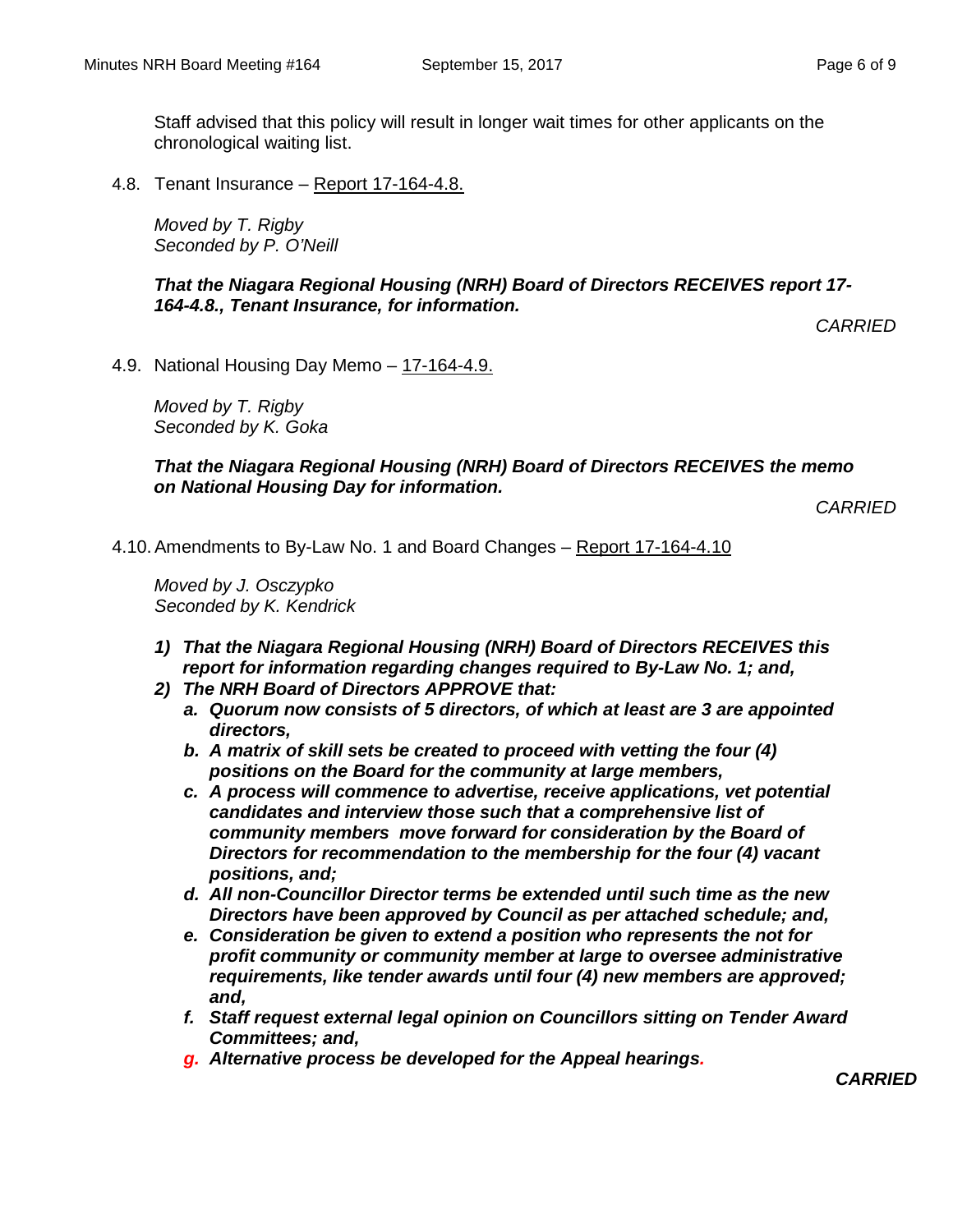4.11.Proposed NRH 2018 Operating Budget – Presentation item 17-164-4.11

*Moved by J. Hyatt Seconded by K. Goka*

#### *That the Niagara Regional Housing (NRH) Board of Directors RECEIVES the NRH 2018 Operating Budget as presented.*

*CARRIED*

K. Blackley left the meeting at 10:40 A.M.

4.12. Proposed 10-Year Capital Plan Budget – Report 17-164-4.12

*Moved by J. Hyatt Seconded by J. Osczypko*

*That the Niagara Regional Housing (NRH) Board of Directors RECEIVES the Proposed 10-Year Capital Plan and APPROVES Option 2, mitigation request by Region, for submission to Council for final approval.*

*CARRIED*

- 5. New Business no new business
- 6. Chief Executive Officer's Report
	- 6.1. Financial Statements as at July 31, 2017 item 17-164-6.1.

*Moved by P. O'Neill Seconded by K. Kendrick*

*That the NRH Board of Directors APPROVE the Financial Statements as at July 31, 2017.*

*CARRIED*

- 7. Committee/Advisory Group Meeting Minutes item 17-164-7.1.
	- 7.1. Minutes of the February 22, 2017 Tenant Advisory Group.

*Moved by T. Rigby Seconded by K. Goka*

*That the NRH Board of Directors RECEIVE the minutes of the February 22, 2017 Tenant Advisory Group for information.*

*CARRIED*

**8. For Information**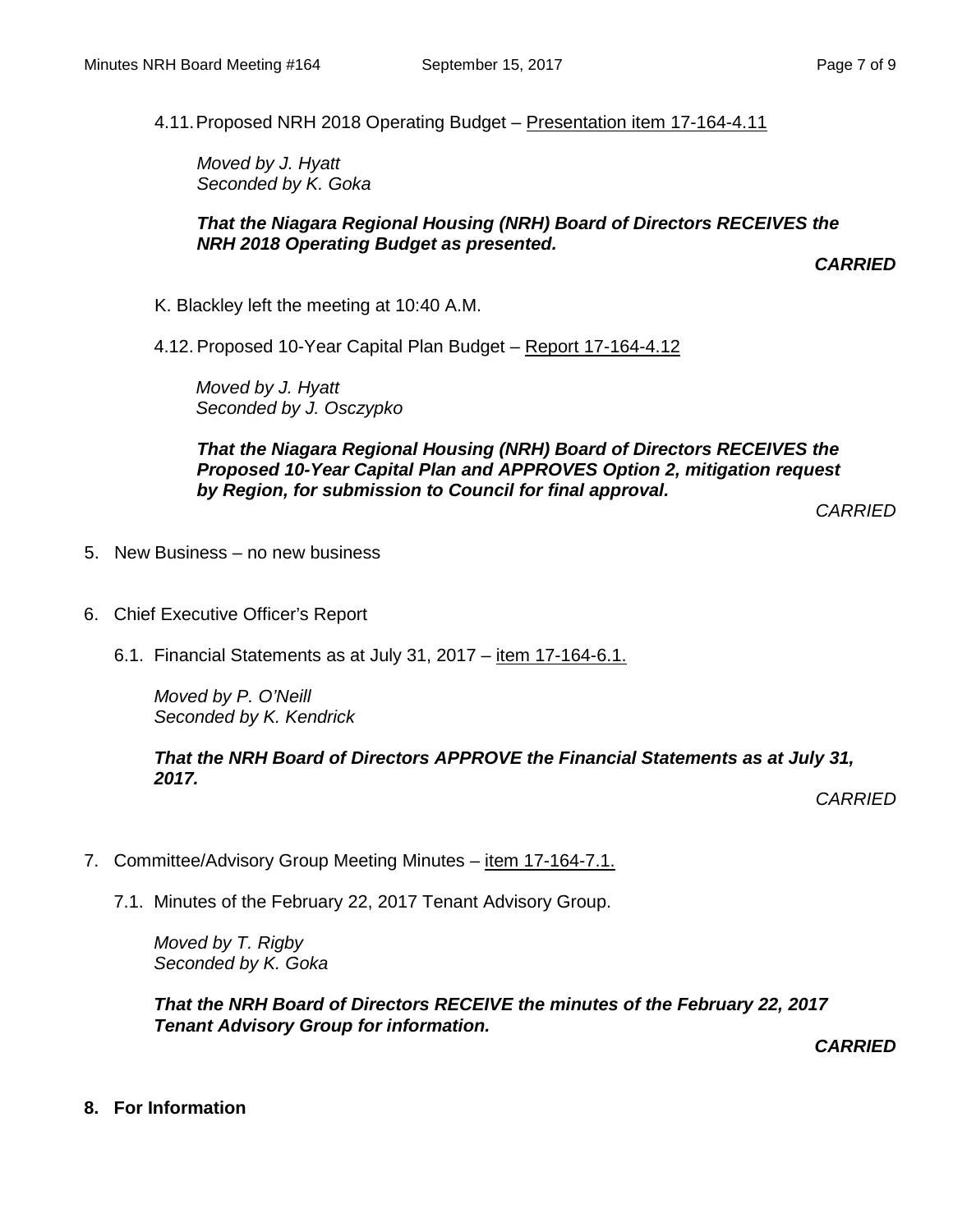#### *Correspondence/Media* – no items

#### 9. **Other Business**

Old Pine Trail Update

The CEO advised that that neither the perpetrator nor the victim were NRH tenants.

*Moved by J. Osczypko Seconded by K. Goka*

### *That the NRH Board of Directors RECEIVE the verbal update on Old Pine Trail.*

CARRIED

### **10. Closed Session –** 11:10 A.M.

With the exception of D. Troke, and V. Amato all other staff left the meeting.

*Moved by T. Rigby Seconded by J. Hyatt*

*That the NRH Board of Directors MOVE into closed session to receive information of a confidential nature regarding personal matters about an identifiable individual including municipal or local board employees –Village Glen & security of the property of the municipality or local board - Insurance Renewal*

*CARRIED*

 $10.a. - 11:14 A.M.$ *Moved by P. O'Neill Seconded by P. Grenier*

#### *That the NRH Board of Directors RISE with report.*

*CARRIED*

10.b. *Moved by P. O'Neill Seconded by P. Grenier*

*That staff be DIRECTED to execute directions provided in closed session.*

*CARRIED*

#### **11. Next Meeting**

Friday, October 20, 2017 at 9:00 A.M. NRH Board Room